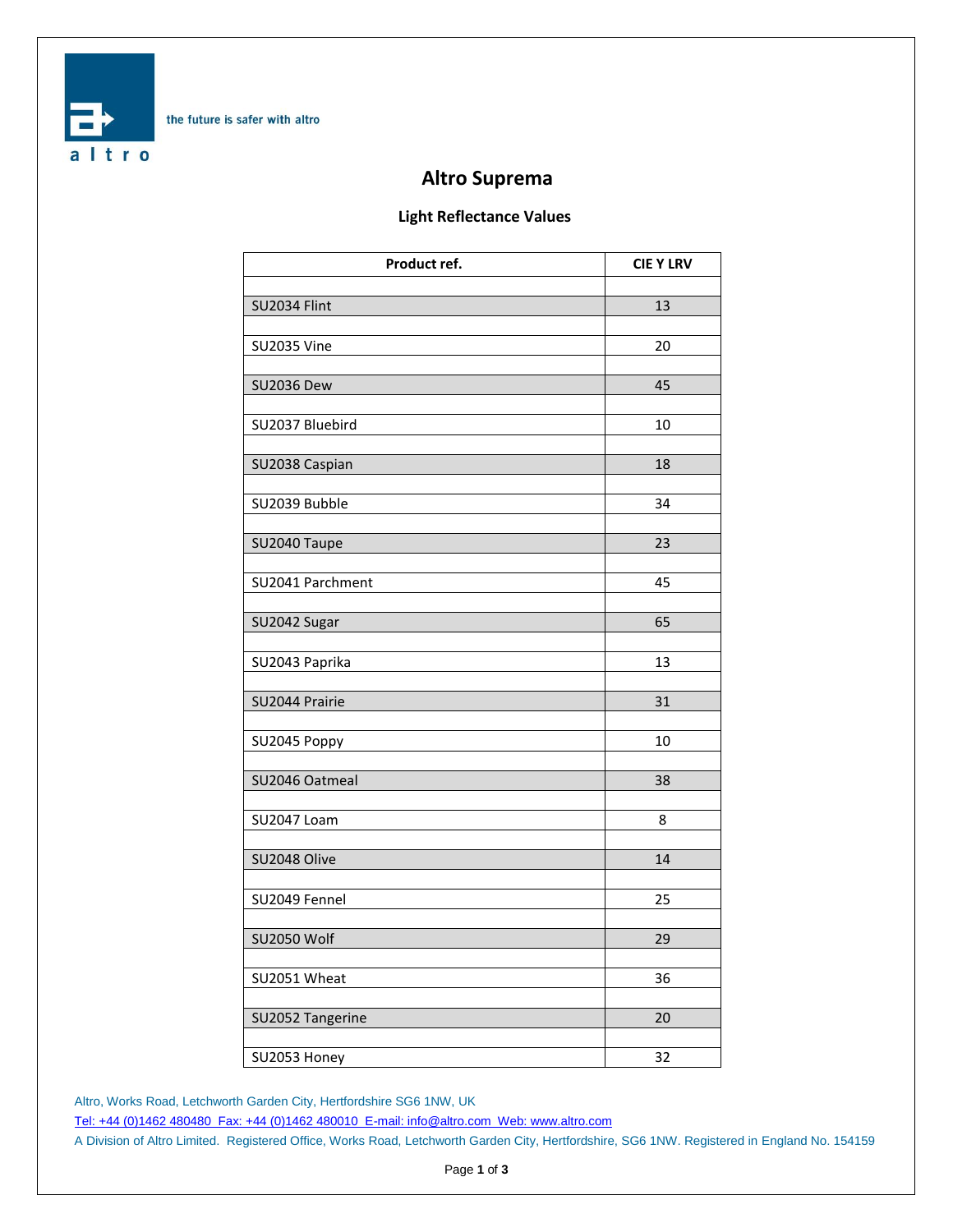

# **Altro Suprema**

### **Light Reflectance Values**

| Product ref.       | <b>CIE Y LRV</b> |
|--------------------|------------------|
|                    |                  |
| SU2054 Raven       | $\overline{7}$   |
| SU2055 Shell       | 39               |
|                    |                  |
| SU2056 Shadow      | 24               |
|                    |                  |
| SU2057 Aegean      | 23               |
| SU2058 Grape       | $\overline{7}$   |
|                    |                  |
| SU2059 Berry       | 8                |
|                    |                  |
| SU2060 Cocoa       | 10               |
| SU2061 Melon       | 33               |
|                    |                  |
| SU2062 Malibu      | 26               |
|                    |                  |
| SU2063 Flamingo    | 16               |
| SUI2064 Platinum   | 24               |
|                    |                  |
| SUI2065 Moon       | 44               |
|                    |                  |
| SUI2066 Earth      | 23               |
| SUI2067 Fossil     | 12               |
|                    |                  |
| <b>SUI2068 Owl</b> | 40               |
|                    |                  |
| SUI2069 Calico     | 52               |
| SUI2070 Lava       | 8                |
|                    |                  |
| SUI2071 Cotton     | 65               |
|                    |                  |
| SUI2072 Meadow     | 21               |
| SUI2073 Bluewater  | 17               |
|                    |                  |

Altro, Works Road, Letchworth Garden City, Hertfordshire SG6 1NW, UK

[Tel: +44 \(0\)1462 480480 Fax: +44 \(0\)1462 480010 E-mail: info@altro.com Web: www.altro.com](mailto:info@altro.com)

A Division of Altro Limited. Registered Office, Works Road, Letchworth Garden City, Hertfordshire, SG6 1NW. Registered in England No. 154159